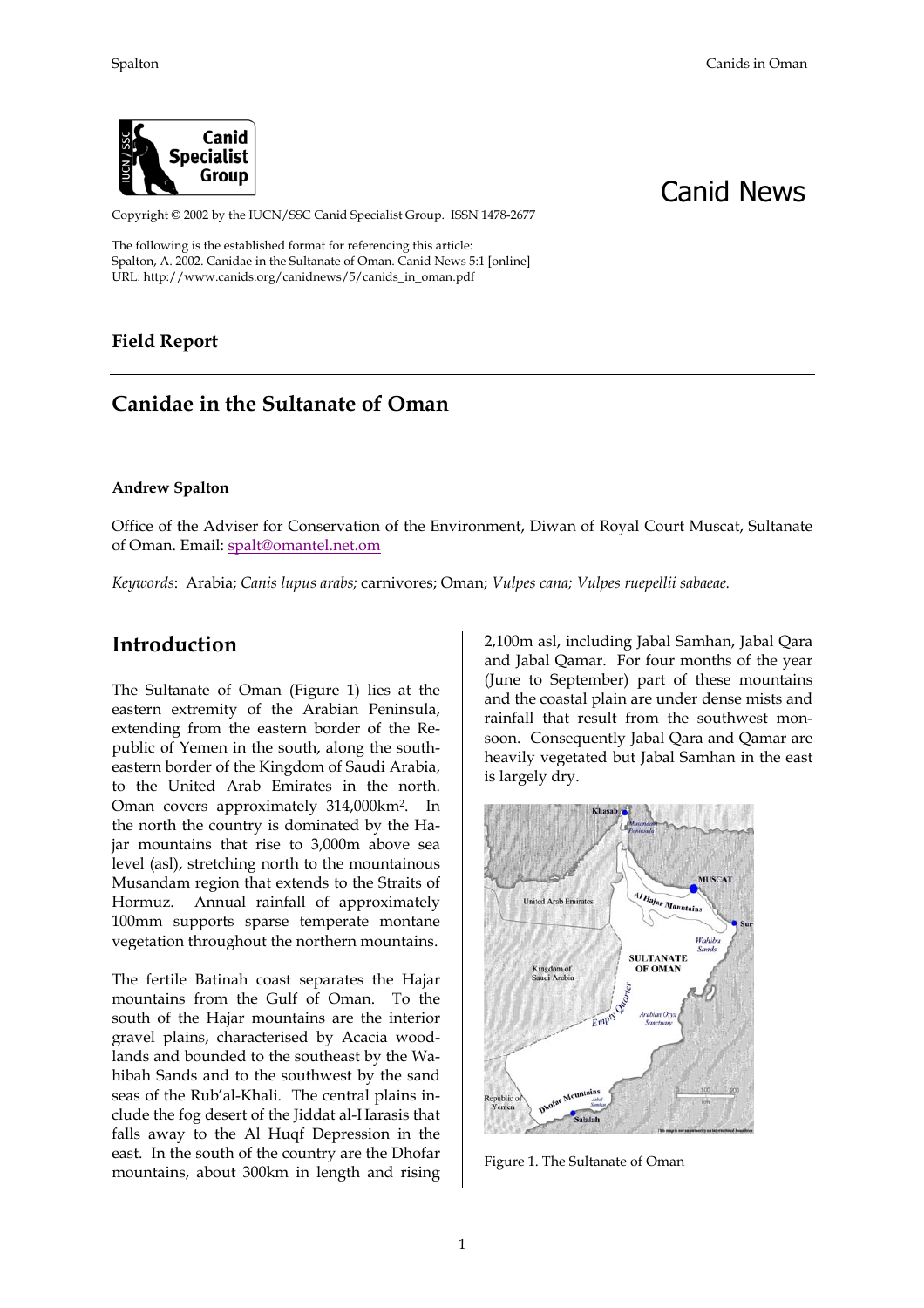# **Current status of the Canidae**

Four species are known to inhabit parts of Oman; the grey wolf *Canis lupus arabs*, Ruppell's sand fox *Vulpes ruepellii sabaeae*, Blanford's fox *Vulpes cana* and the red fox *Vulpes vulpes arabica* which is becoming increasingly common throughout Oman especially in the vicinity of permanent human settlement.

### *Canis lupus arabs* **(grey wolf)** Oman Red List EN/C2a

Given the large number of disused wolf traps in the northern mountains, the grey wolf (Figure 2) must have been considerably more common in the past. There were 17 sightings or track records of groups of one to five wolves (most singly) during 1991-1997 in the Arabian Oryx Sanctuary in central Oman (Arabian Oryx Project records), and photo-trap records from southern Oman show it occurs on the south and east sides of Jabal Samhan (Spalton and Willis 1999) and in Jabal Qamar (Andrew Spalton, unpublished records). Scats and very rare sightings (Andrew Spalton, unpublished records) indicate that it still occurs in the Hajar mountains of northern Oman but it is likely to be more common in southern Oman than elsewhere. Little is known of its life history in Oman.



Figure 2. Arabian wolf on escarpment, Jabal Samhan

# *Vulpes ruepellii sabaeae* **(Ruppell's sand fox)**

Oman Red List EN/C2a

Confined to the lowland desert areas where it is widespread but rare (Figure 3). During 1990- 1997 there were 186 sighting records in groups of one to seven, 61% singly and 24% in pairs, in the Arabian Oryx Sanctuary in central Oman (Arabian Oryx Project records). Both Linn (1988) and David Insall (pers. comm.) reported it trapped in the Wahibah Sands and Martin Fisher (pers. comm.) sighted it in the dunes on the edge of the Empty Quarter. In the Arabian Oryx Sanctuary and probably elsewhere it has been displaced around settlements by the larger red fox.



Figure 3. Ruppell's fox (adult) in Arabian Oryx Sanctuary

# *Vulpes cana* **(Blanford's fox)**

Oman Red List DD

Blanford's fox (Figure 4) was first recorded in 1985 when two specimens were caught in Jabal Samhan, in southern Oman (Harrison and Bates 1989). Camera trap work undertaken to study the Arabian leopard in Jabal Samhan, 1997-2000, confirmed the continuing presence of Blanford's, recording it singly (n=132) and occasionally in pairs (n=12) (Spalton and Willis 1999; Spalton, unpublished data). It is likely to be present elsewhere in the Dhofar mountains although in the vicinity of settlements there is evidence that it has been replaced by the red fox (Spalton, unpublished camera-trap records).

It does not occur in the sand seas and gravel plains of the central region but has been recorded in the western Hajar mountains in the north and across the border in the United Arab Emirates (Stuart and Stuart 1995). In the Eastern Hajar the first records were two animals live-trapped in July 2002 in the Wadi As Serin Tahr Reserve just south of Muscat (Spalton, unpublished data). It is likely that it occurs throughout the Hajar range.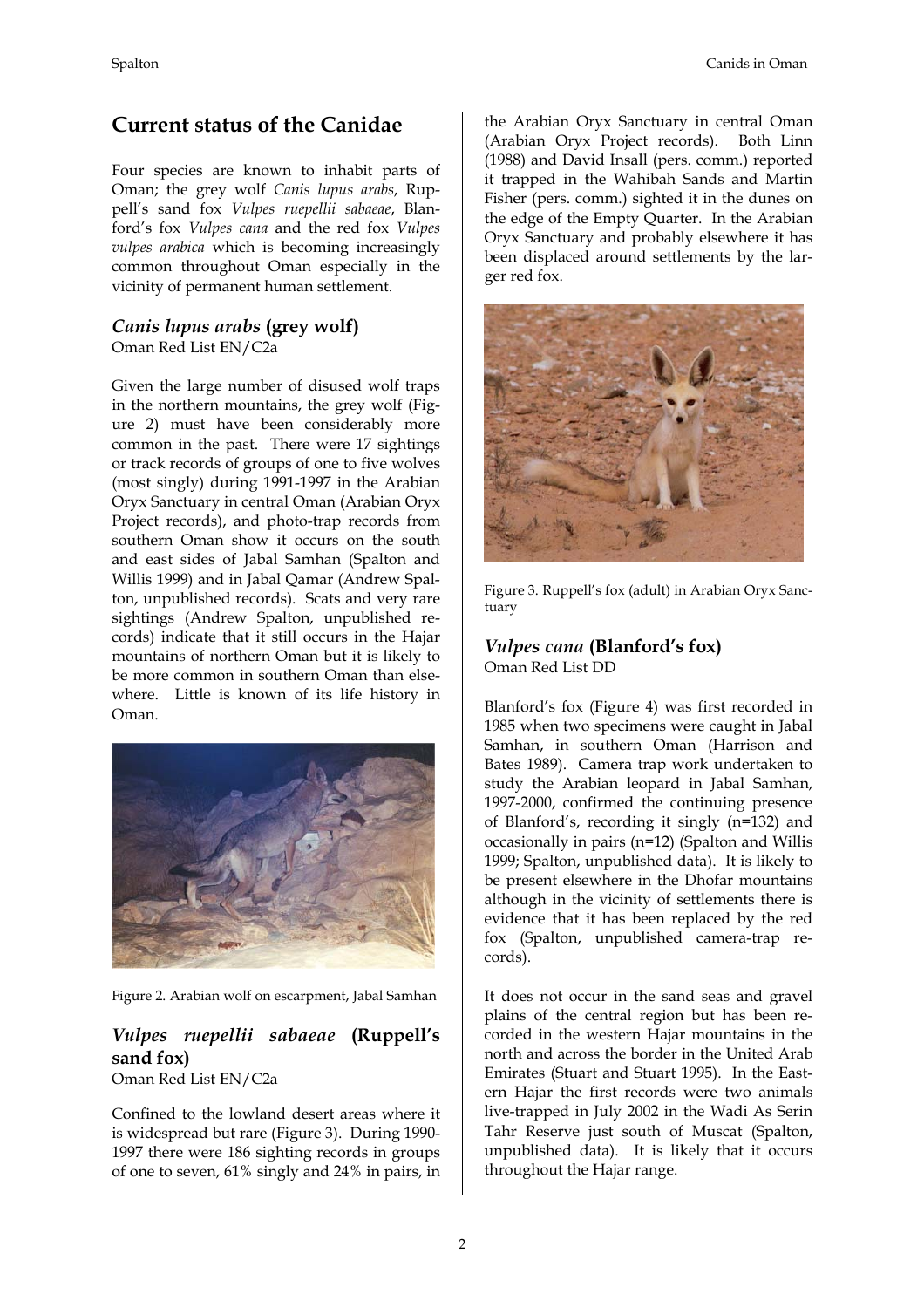

Figure 4. Blanford's fox investigating a camera-trap in Wadi Arah, Jabal Samhan

# **Conservation measures**

All species are protected by law that is strictly enforced by wildlife ranger units where they are present, particularly in the Arabian Oryx Sanctuary and Jabal Samhan Nature Reserve. There is no interest in hunting any of these species although shepherds will kill the wolf where it is known to predate livestock. Killing sprees where at least ten goats or sheep are killed by one or two wolves are not uncommon.

Prior to 1990 Oman was considered free of sylvatic rabies. Following a first outbreak in 1990 rabies was confirmed in a variety of mammal species including red fox and wolf. Confirmed cases in red fox peaked in 1991 at 101 (Al Ismaily and Al Mauly 1996). In the Arabian Oryx Sanctuary outbreaks in 1991 and 1998 killed many red foxes in the vicinity of settlements but rabies was not confirmed in Ruppell's fox (Arabian Oryx Project records) nor in Blanford's fox (Sultan Al Ismaily, pers. comm.).

Evidence of interbreeding of the wolf with domestic dogs is lacking in Oman. There are dogs in some larger human settlements but the keeping of dogs by the people of Oman's towns and villages is generally an uncommon practice. The Bedouin of the desert traditionally kept saluki hunting dogs but very few remain today.

Since the study of the ecology of the Ruppell's fox in the Wahiba Sands (Linn 1988) and the Jiddat al Harasis (Lindsay and Macdonald 1986) in the mid 1980s no study has been undertaken of Oman's canids. However, a comprehensive survey for small carnivores using live-capture is due to start in October 2002 and should cover the entire northern mountains range from Sur in the southeast to Khasab in Musandam in the northwest.

Rangers that monitor the reintroduced Arabian oryx on the Jiddat al Harasis continue to report canids while camera-trap work of the Arabian Leopard Survey is helping to determine the distribution of the wolf and Blanford's fox in southern Oman.

#### **Notes**

- 1. BBC Wildlife Magazine August 2002 includes an article on Oman's leopards that also features photographs of Arabian wolf and Blanford's fox.
- 2. Sections on wolf and Ruppell's sand fox based on Fisher (1999).

# **References**

Al Ismaily, S.I. and Al Mauly, N.Z. (1996). *Epidemiological situation of major zoonoses in the Sultanate of Oman.* Report to WHO Seminar on International and Intersectoral Collaboration in Surveillance and Control of Major Zoonoses, 19-21 November 1996, Nicosia, Cyprus.

Fisher, M.F. (1999). The conservation status of the terrestrial mammals of Oman: A preliminary red list. Pp. 109-127 in M. Fisher, S.A. Ghazanfar and J.A. Spalton (eds.), *The Natural History of Oman:: A Festschrift for Michael Gallagher*. Backhuys Publishers, Leiden.

Lindsay, I.M. and Macdonald, D.W. (1986). Behaviour and ecology of the Ruppell's fox, *Vulpes rueppelli,* in Oman. *Mammalia,* 50(4): 461- 474.

Linn, I. (1988). The distribution and ecology of carnivorous mammals in the Wahiba Sands. Pp. 277-304 in R.W. Dutton (ed.), *The Scientific Results of The Royal Geographical Society's Oman Wahiba Sands Project 1985-1987.* The Journal Of Oman Studies Special Report No. 3, Office of the Adviser for Conservation of the Environment, Muscat, Sultanate of Oman.

Spalton, J.A. & Willis, D. (1999). The status of the Arabian leopard in Oman: First results of the Arabian leopard survey. Pp 147-160 in M. Fisher, S.A. Ghazanfar & J.A. Spalton (eds.) *The*